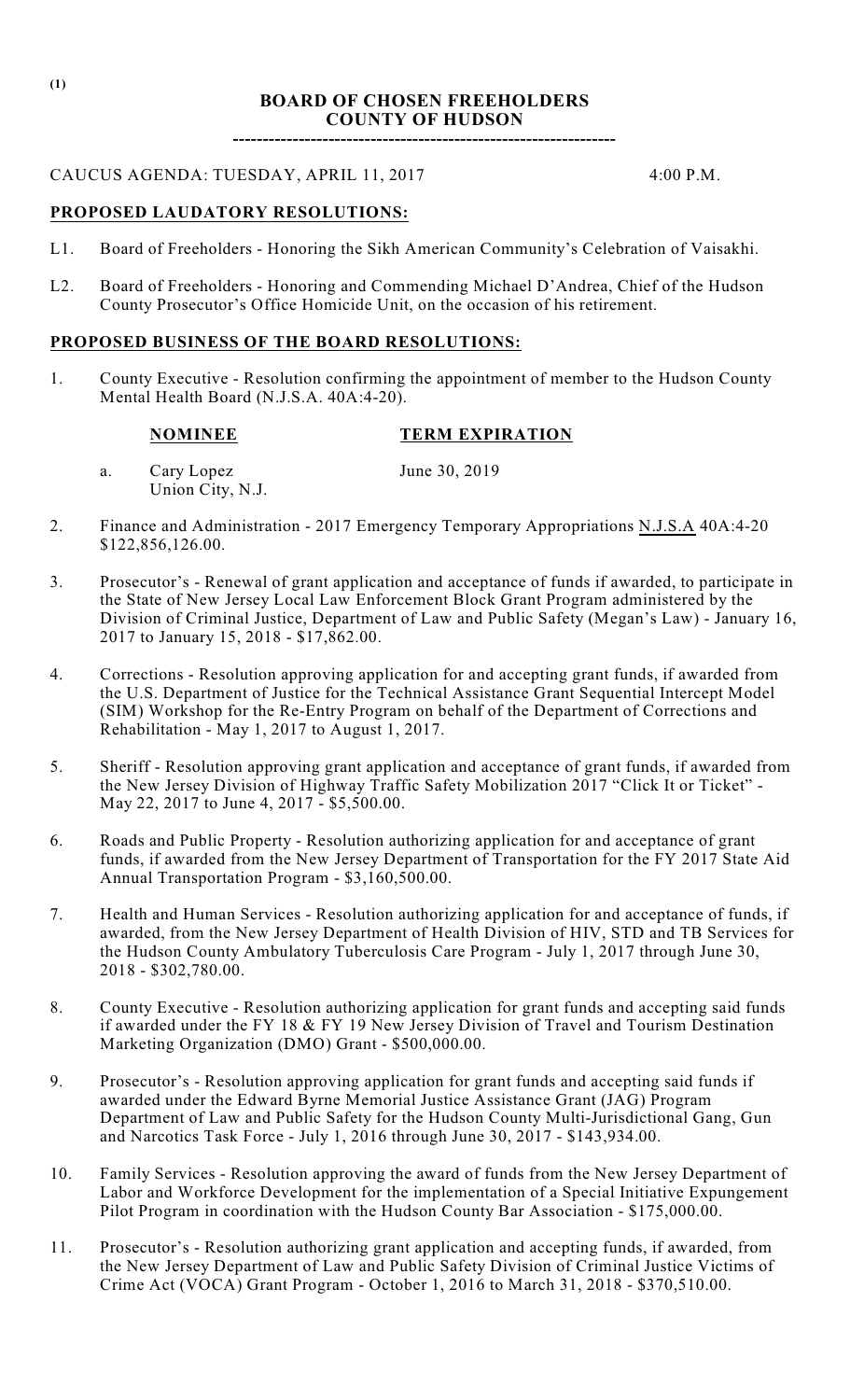# CAUCUS AGENDA: TUESDAY, APRIL 11, 2017 PAGE 2

- 12. Family Services Resolution amending Resolution Nos. 377-7-2016, 421-7-2016, 548-9-2016, 549-9-2016 and 622-10-2016 to deobligate and re-allocate funds to continue Workfirst New Jersey activities - July 1, 2016 to June 30, 2017 - \$553,771.00.
- 13. Parks and Community Services Resolution authorizing minor amendments to Fiscal Year (FY) 2014 and (FY) 2015 Consolidated Plans.
- 14. Corrections / Health and Human Services Resolution authorizing a non fair and open contract with Thurman Muhammad for Educational Services for the Hudson County Correctional Center and Barber Services for the Meadowview Psychiatric Hospital - \$19,400.00.
- 15. County Executive / Board of Freeholders Resolution authorizing payment to Casino in the Park, Lincoln Park, Jersey City, New Jersey 07304, May 25, 2017, for the Annual Memorial Day Ceremony for Veterans at the Casino in the Park co-sponsored by the Hudson County Executive and Board of Chosen Freeholders - \$7,500.00.
- 16. Health and Human Services Resolution authorizing a non fair and open contract for the support and maintenance of Routematch Software, Inc. Proprietary Computer Software - \$32,999.00.
- 17. Law Resolution awarding Professional Services Contract non-fair and open Berman & Wright Architecture, Engineering & Planning, LLC - Engineering Services - \$55,000.00.
- 18. Prosecutor's Resolution approving a non-fair and open contract with Innovative Data Solutions, Inc. d/b/a Power DMS, Inc. for the purchase of Power DMS Software on behalf of the Prosecutor's Office - \$11,289.00.
- 19. Superintendent of Elections Resolution awarding non-fair and open contract to A. Pensa Modern Movers for the transportation of Voting Machines on behalf of the Superintendent of Elections for the School Board and Primary Elections - January 1, 2017 to June 30, 2017 - \$65,755.00.
- 20. Parks and Community Services Resolution approving a non-fair and open contract with Signature Sites, LLC. for the purchase of Workout Stations for Department of Parks and Community Services - \$14,292.75.
- 21. Purchasing Approve Purchasing Agent's award, purchases made under State Contracts:

| <b>VENDOR</b>                                               | <b>COMMODITY</b>                                                             | <b>AMOUNT</b> | <b>DEPT</b>                                 |
|-------------------------------------------------------------|------------------------------------------------------------------------------|---------------|---------------------------------------------|
| Celebrity Ford, LLC<br>d/b/a Beyer Ford<br>Morristown, N.J. | Purchase One F250<br>Pick-Up Truck with<br>8' Snow Plow                      | \$29,666.00   | Roads &<br>Public<br>Property               |
| East River Energy<br>Guildford, CT                          | Gasoline<br>$(87$ Octane)                                                    | \$50,000.00   | Roads $\&$<br>Public<br>Property            |
| <i>*</i> Goodyear Tire &<br>Harrison, N.J.                  | <b>Automobile Tires</b>                                                      | \$10,000.00   | Roads &<br><b>Public</b><br><b>Property</b> |
| Grainger, Inc.<br>Vineland, N.J.                            | Industrial Supplies                                                          | \$25,000.00   | Various                                     |
| ***Northeast Auto &<br><b>Truck Parts</b><br>Bayonne, N.J.  | Maintenance & Repair<br><b>Services for Light/</b><br><b>Medium Vehicles</b> | \$40,000.00   | Roads &<br><b>Public</b><br><b>Property</b> |
|                                                             |                                                                              |               |                                             |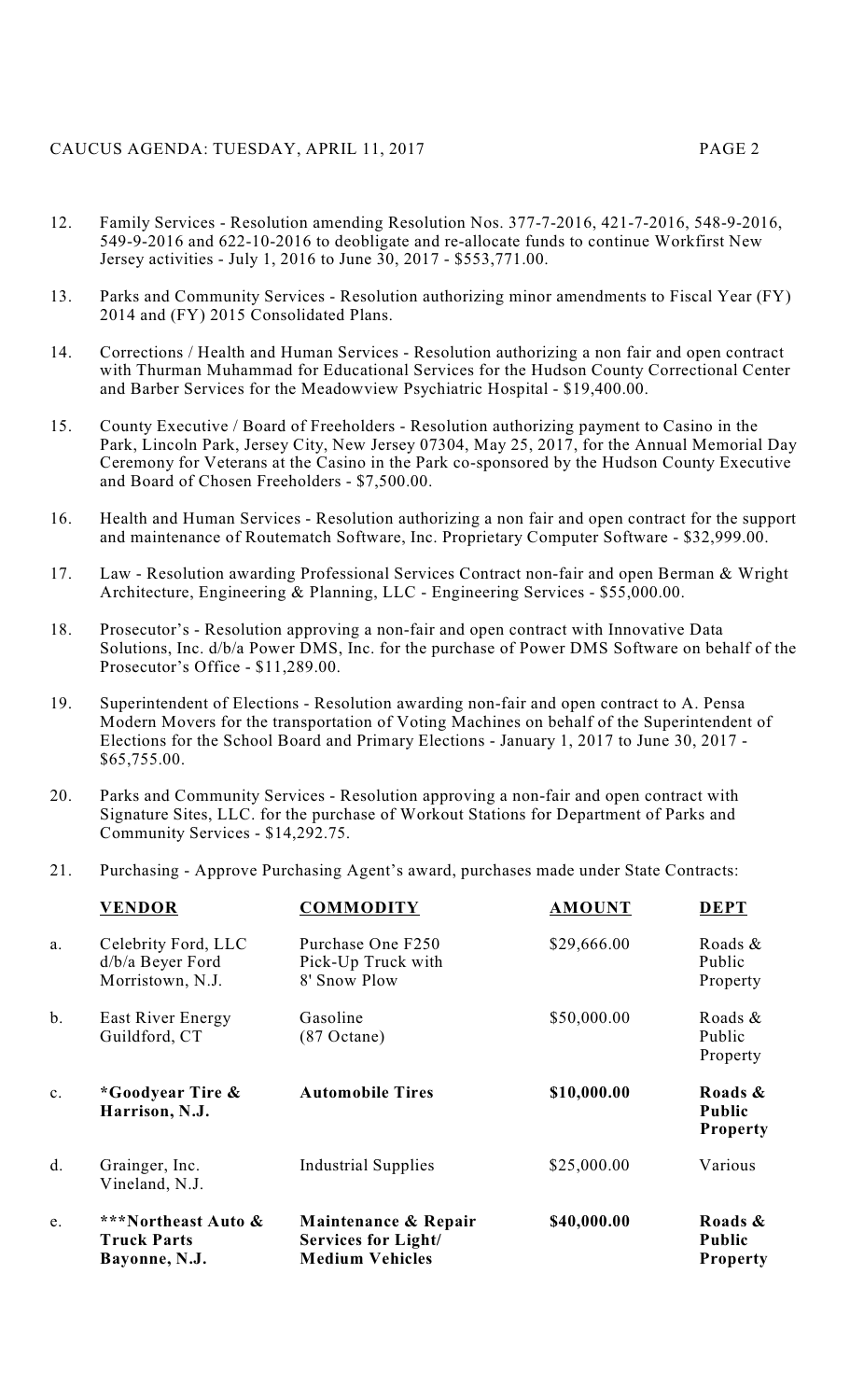# CAUCUS AGENDA: TUESDAY, APRIL 11, 2017 PAGE 3

|    | <b>VENDOR</b>                                    | <b>COMMODITY</b>                                                                                                       | <b>AMOUNT</b> | <b>DEPT</b>                   |
|----|--------------------------------------------------|------------------------------------------------------------------------------------------------------------------------|---------------|-------------------------------|
| f. | Somerset, N.J.                                   | ** SHI International Corp Purchase of ClearSwift<br><b>Cyber Security Products</b><br>(Data Processing<br>\$39,938.46) | \$83,280.96   | Data<br>Processing            |
|    |                                                  | <b>Renewal of Sophos AntiVirus AntiMalware</b><br>Maintenance Contract (Data<br>Processing \$43,342.50)                |               |                               |
| g. | Simonik Moving &<br>Storage<br>Bound Brook, N.J. | <b>Moving Services</b><br>(Annex Building)                                                                             | \$13,220.00   | Roads &<br>Public<br>Property |
| h. | Verizon Wireless<br>Wallingford, CT              | Cellular Telephone<br>Service and Equipment                                                                            | \$30,000.00   | Various                       |
| i. | *WB Mason Co.<br>Secaucus, N.J.                  | <b>Purchase (50) Task Chairs</b><br>& (6) Task Stools (Correctional<br>Center \$6,659.16)                              | \$56,659.16   | Correctional<br>Center        |
| j. | <b>Taser International</b><br>Scottsdale, AZ     | For a three (3) Year Contract<br>for Storage & Licenses of Axon<br>Flex Body Cameras                                   | \$26,233.00   | Correctional<br>Center        |
|    |                                                  | <b>TOTAL</b>                                                                                                           | \$364,059.12  |                               |
|    |                                                  |                                                                                                                        |               |                               |

\* Denotes: Hudson County Vendor

\*\* Denotes: Minority Vendor

22. Purchasing - Purchases made under Middlesex Regional Education Services Cooperative Pricing System:

|    | <b>VENDOR</b>                                   | <b>COMMODITY</b>                                                                                                                                                   | <b>AMOUNT</b> | <b>DEPT</b>                      |
|----|-------------------------------------------------|--------------------------------------------------------------------------------------------------------------------------------------------------------------------|---------------|----------------------------------|
| a. | Cherry Valley Tractor<br>Sales<br>Marlton, N.J. | Purchase 6 Kubota Utility<br>Vehicles to Maintain the Parks<br>and to be used for the Park<br>Rangers<br>(Parks \$160,878.18)                                      | \$160,878.18  | Parks                            |
| b. | Daktronics<br>Brookings, SD                     | Purchase 2 Outdoor Portable<br>Scoreboards for James J. Braddock/<br>North Hudson Park<br>(Parks \$7,788.00)                                                       | \$7,788.00    | Parks                            |
| c. | Lighton Industries, Inc.<br>Toms, River, N.J.   | Remove and Replace one (1)<br>Set of Computer Floor Stairs to<br>Control Room C5 at the<br>Correctional Center (Roads &<br>Public Property \$3,066.87)             | \$35,435.66   | Roads $\&$<br>Public<br>Property |
|    |                                                 | Remove and Replace Eleven (11)<br>Sets of Computer Floor Stairs to<br>Control Rooms throughout the<br>Correctional Center (Roads &<br>Public Property \$32,368.79) |               | Roads &<br>Public<br>Property    |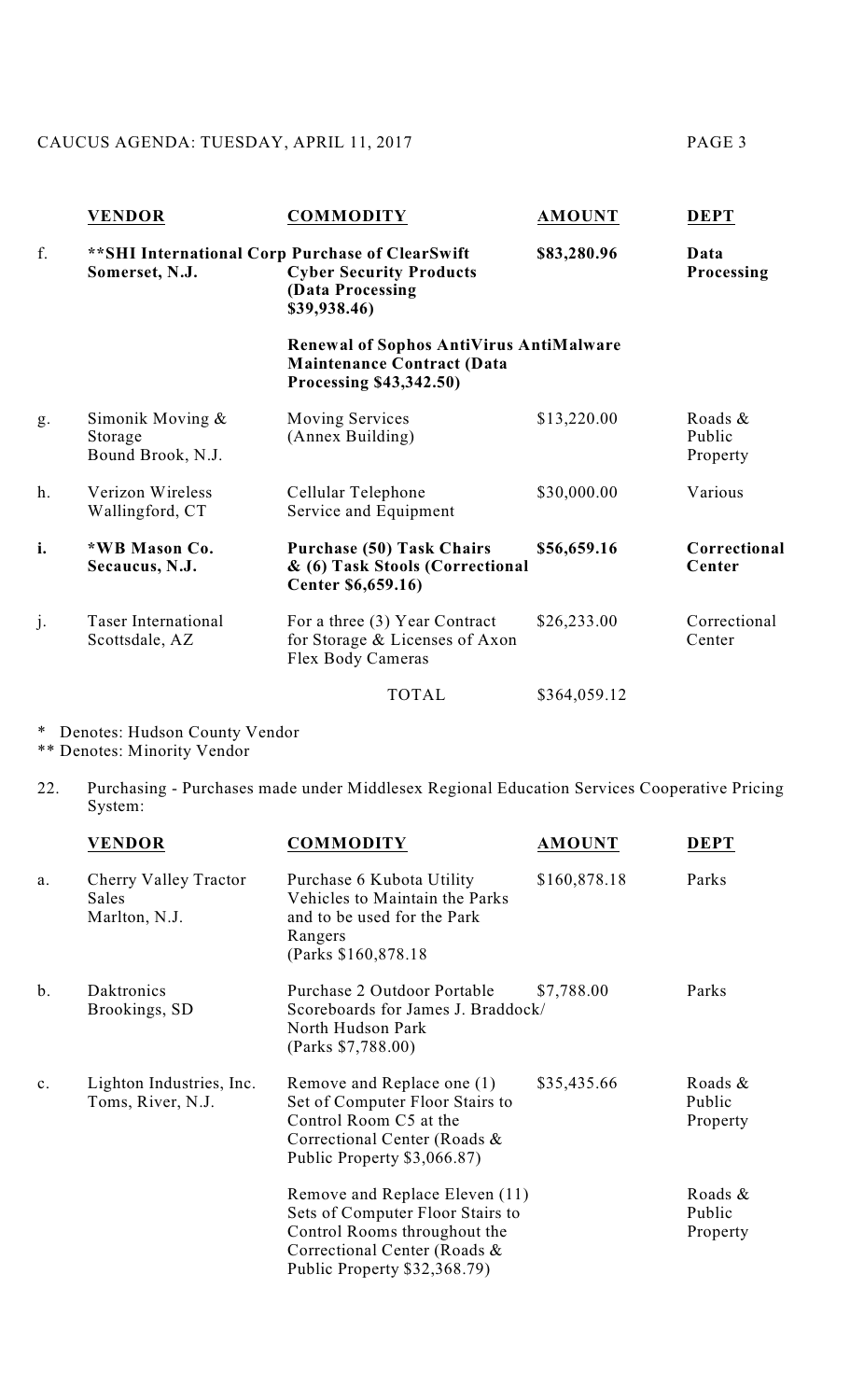| d. | Murray Paving &<br>Concrete, LLC.<br>Paramus, N.J. | Paving for Juror Parking<br>at Cook Street/Oakland<br>Avenue Lot (Roads & Public<br>Property \$50.800.71)                                          | \$50,800.71  | Roads $\&$<br>Public<br>Property            |
|----|----------------------------------------------------|----------------------------------------------------------------------------------------------------------------------------------------------------|--------------|---------------------------------------------|
| e. | *V.E. Ralph Son, Inc.<br>Kearny, N.J.              | <b>Purchase Individual First Aid</b><br><b>Kits for Law Enforcement</b><br><b>Officers (Office of Emergency</b><br><b>Management \$109,990.54)</b> | \$109,990.54 | Roads &<br><b>Public</b><br><b>Property</b> |
|    |                                                    | <b>TOTAL</b>                                                                                                                                       | \$364,893.09 |                                             |

- 23. Purchasing Approve Purchasing Agent's awards:
- a. Senor Citizen Boat Ride Services (Office on Aging, Health & Human Services) one (1) reply two (2) year period - Hornblower New York, LLC:

| For 2017                         | Cost Per Cruise | \$38.00      |  |
|----------------------------------|-----------------|--------------|--|
| For 2018                         | Cost Per Cruise | \$38.00      |  |
| <b>Contract Shall Not Exceed</b> |                 | \$211,200.00 |  |

b. Tree Trimming and Removal - (Parks) - two (2) replies - two (2) year period - Reliable Tree Services, Inc.

> Cost Per Hour \$200.00 Contract Shall Not Exceed \$120,000.00

c. CHANGE ORDER - Rock Salt - (Roads & Public Property) - Atlantic Salt, Inc.:

| <b>Contract Amount</b> | \$420,000.00 |
|------------------------|--------------|
| Change Order           | \$84,000.00  |
| New Contract Amount    | \$504,000.00 |

- 24. Health and Human Services Resolution awarding a non-fair and open Professional Service Contract to the Young Men Christian Association (YMCA) of Newark and Vicinity for the Operation of Youth Shelter Services for Hudson County Juveniles in need of shelter - May 1, 2017 through April 30, 2018 - \$241,995.00.
- 25. Roads and Public Property Resolution approving Change Order No. 1 Orchard Holdings, LLC "Traffic Signal Improvements to Eight Intersections, Package V, Harrison, Hoboken, North Bergen, Union City and Weehawken" - \$93,466.25.
- 26. Parks and Community Services Resolution authorizing the County of Hudson to enter into a Cooperative Service Agreement with the United States Department of Agriculture Animal and Plant Health Inspection Service, Wildlife Services to engage in a program to reduce health and safety risks associated with Canadian Geese - March 1, 2017 to February 28, 2018 - not to exceed \$35,776.00.
- 27. Parks and Community Services Resolution authorizing the encroachment onto the County Right of Way at 1410 Grand Street in the City of Hoboken - \$1,450.00.
- 28. Corrections Resolution amending Resolution No. 68-2-2017 to correct the term of agreement for the Shared Service Agreement between the County of Hudson and the County of Essex authorizing Essex County to provide supervision and security to Hudson County Inmates or Detainees admitted to the Secured Medical Unit at East Orange General Hospital - March 1, 2017 - February 28, 2019 - \$150,000.00 per year.
- 29. Law Resolution authorizing the use of Competitive Contracting by the Hudson County Department of Parks and Community Services for the operation of an eatery in the Interpretive Center in James J. Braddock Park.
- 30. Law Declaration of Default against Interstate Home Services, Inc. regarding the contract known as "Roof Maintenance."